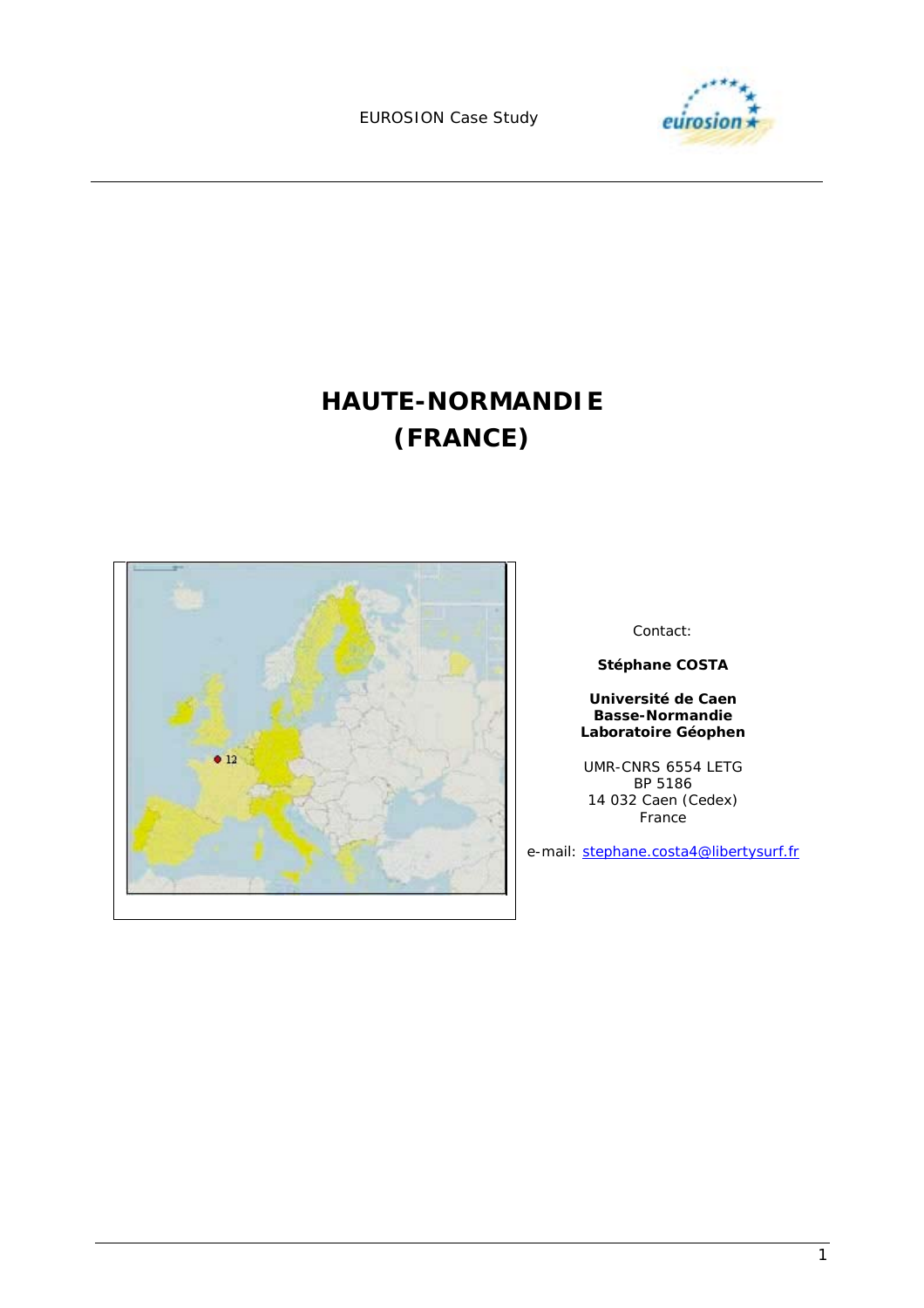

# **1. GENERAL DESCRIPTION OF THE AREA**

The Haute-Normandy and Picardy cliff coast extends from the Seine Bay (south) to the town of Ault-Onival (North, Picardy) along the French oriental Channel (Fig.1). The chalk cliffs are locally cut by deep valleys perpendicular to the coast. These valleys, protected by a pebble spits often against a stone packing, are lower than the water level of spring tides. Nevertheless, the inhabitants have chosen to settle their activities in these areas liable to flooding. Because of the altimetric characteristics of the low coasts and the progress of the cliff erosion, the Normandy and Picardy coast are of particular interest as far as analysis of natural hazard (storm surge and coastal erosion).

# **1.1 Physical process level**

### **1.1.1 Classification**

- General: Chalk cliffs and pebble beaches (Ablation coast)

# **1.1.2 Geology**

Geologically, this area corresponds to the North-West termination of the Parisian Basin. The plateau of Haute-Normandy and Picardy, and consequently its cliff, is formed of Upper Cretaceous chalk (Cenomanian to Campanian) more or less rich in flints. Residual formations with flint and Quaternary loess are also deposited on this karstified chalk. Major tectonic deformations in NW-SE directions result in the outcrop of various layers from the Upper Cretaceous. It is well known that the majority of cliffs are formed by Senonian white chalk rich in flint (Coniacian, Santonian and locally Campanian). Nevertheless, this apparent homogeneity hides more complex details (Juignet 1974 ; Kennedy & Juignet 1974 ; Bromley & Ekdale 1986 ; Pomerol *et al*. 1987 ; Mortimore & Pomerol 1987 ; 1990 ; Juignet & Breton 1994 ; Laignel 1997). Coniacian chalk is present between Antifer and Saint-Valéry-en-Caux, and also between Dieppe and Le Tréport. Santonian chalk is found continuously only in the central part of the shore from Saint-Valéry-en-Caux to Puys. Campanian is present locally from Quiberville to Pourville. Turonian, chalk comprising clayish, greyish to whitish, with little or no flint, protrudes from Antifer to Etretat, from Fécamp to Eletot, and from Puys to Tréport where it reaches its maximum extension at Penly. Locally, at the Antifer and Etretat cliff feet, and at the east of Fécamp, Cenomanian chalk protrudes. These are heterogeneous, sometimes rich in detrital componants (clay and quartz) and can be glauconitic or nodular. A cover approximately 10 m thick of sandy, clayish sediment of palaeogene origin can be found at the cliff top at cap d'Ailly, Sotteville and at Bois de Cise (Bignot 1962; 1983). Because of their different structural characteristics favourable to weathering, the various ages of chalk layers correspond to different types of cliff morphology with contrasting rates of evolution

Sediment characteristics of the beaches are flint gravel (with a mixed flint shingles and sand inside the beaches).  $D_{50} = 6$  cm (for flint pebble).

# **1.1.3 Morphology of the coast**

The cliffs of the study area extend over 130 km of shoreline. The cliffs have an average height of 70 m. A wide shore platform (150-300 m) develops at their feet, covered on its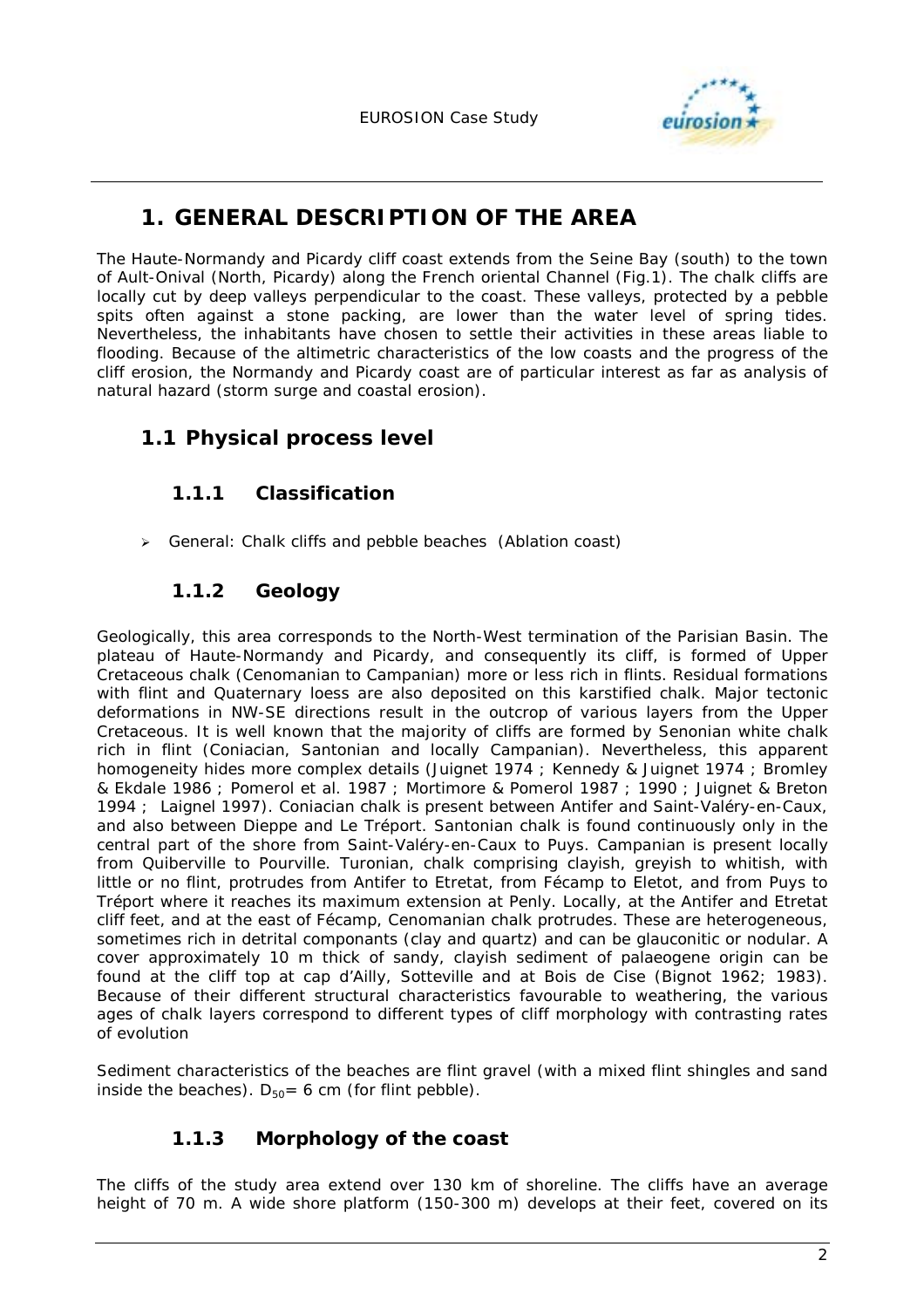

landward margin by a thin shingle or pebble beach. These cliffs are cut by numerous dry and drained valleys perpendicular to the shoreline, and protected by a shingle beach that is often thick and between 30 and 100 m wide. These valleys represent the lowest points on the cliffs and the population are established in. Their altitude is no higher than the highest High Tide Level, which makes these zones very fragile during storms.



*Fig. 1 : Location map* 

#### **1.1.4 Physical processes**

The evolution of the Haute-Normandy and Picardy cliff coast is influenced by the combination of marine and continental processes. Nevertheless, the pebble beaches are under the impact of the action of the hydrodynamic conditions especially, the wave (Table 1). Because of the oblique direction of the coastline (NE-SW), the Normandy and Picardy is very hightly exposed to the western storms. Then, the transport of the pebbles is dominated by a longshore drift. The direction of the dominant longshore is SW-NE (Fig. 2).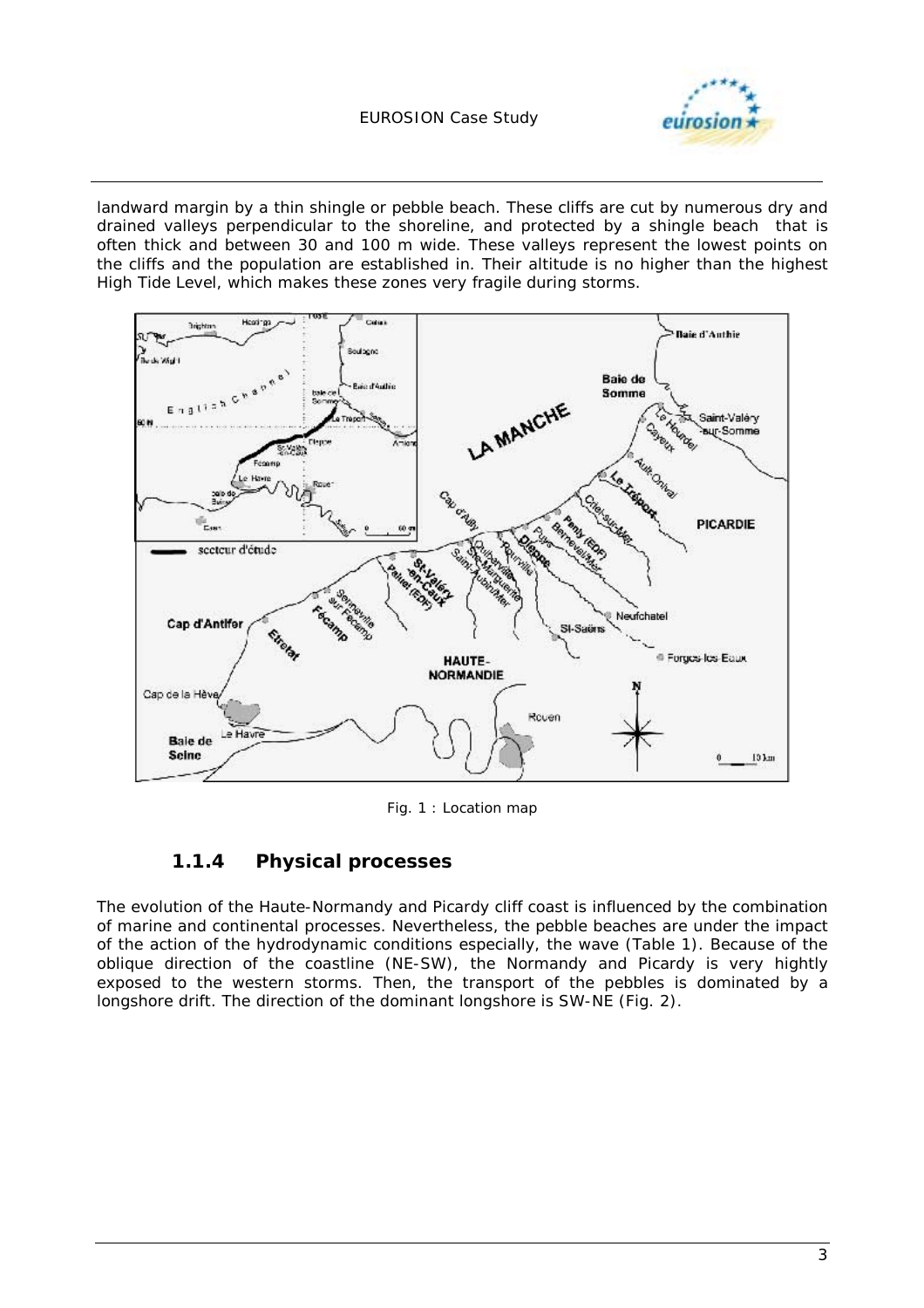

*Table 1 : Significative wave height (Hs) for several sites of the Normandy Coast. (Allen & Delannoy, 1990).* 

| Location                     | Le Havre | Antifer | Paluel | Dieppe | Penly |
|------------------------------|----------|---------|--------|--------|-------|
| Annual height (meter)        | 3.5      | $-4.$   | 4.     | د.4    | 3.8   |
| Decennial height (<br>meter) | 4.6      | 5.      | 4.9    | 5.     | -4.   |



*Fig. 2 : Direction of the longshore transport and the hydro-sedimentary cells (Costa, 1997).* 

This Longshore transport is strongly influenced by man's actions (pears, jetties, extraction) modifying the volume and the progression of the protective pebble beaches. Because of the shapes of the Channel sea-floor and the coasts, the studied area is subject to macrotidal tides creating alternative currents parallel to the coastline (Fig.3). These currents carried only mud and coarse grained. The dominant direction is to the NE.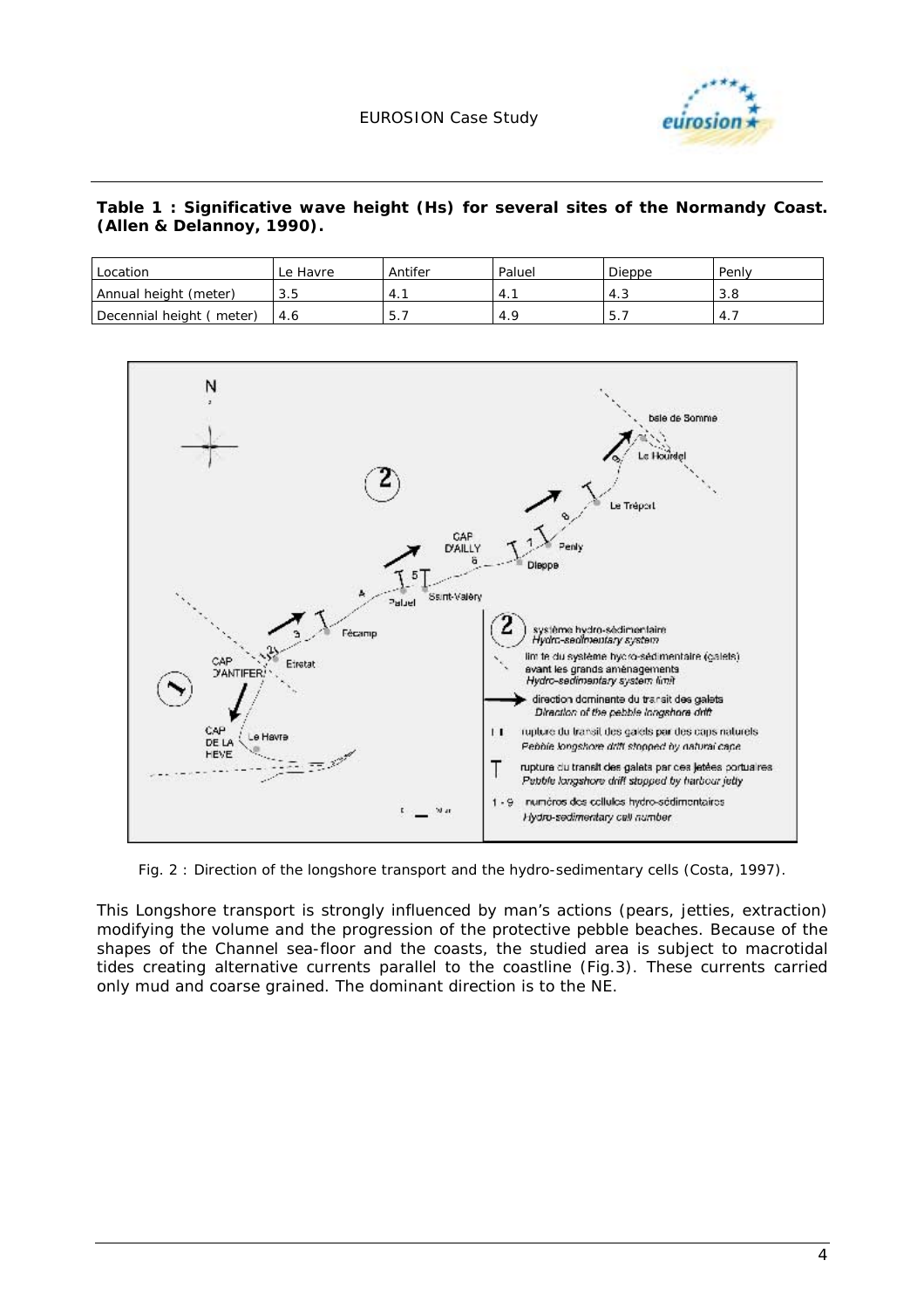



*Fig. 3 : direction of the tide currents along the Haute-Normandy coast (SHOM, 1968).* 

#### **1.1.5 Erosion**

The cliffs can only fall back, and their retreat nourishes the pebble beaches with flints. The annual average speed of retreat on the whole coast is about twenty centimeters a year. Nevertheless, this result is not good because, it's an average. In fact, the Haute-Normandy and Picardy chalk cliff speed erosion knows a very important spatial variation (cf. part 2.1). This is due to the lithologic characteristics, and especially, the different outcrops of chalk (Fig 4 and 5).



*Fig. 4 : Typologie of the different morphologies of Haute-Normandy and Picardy cliffs (Costa, 1997).*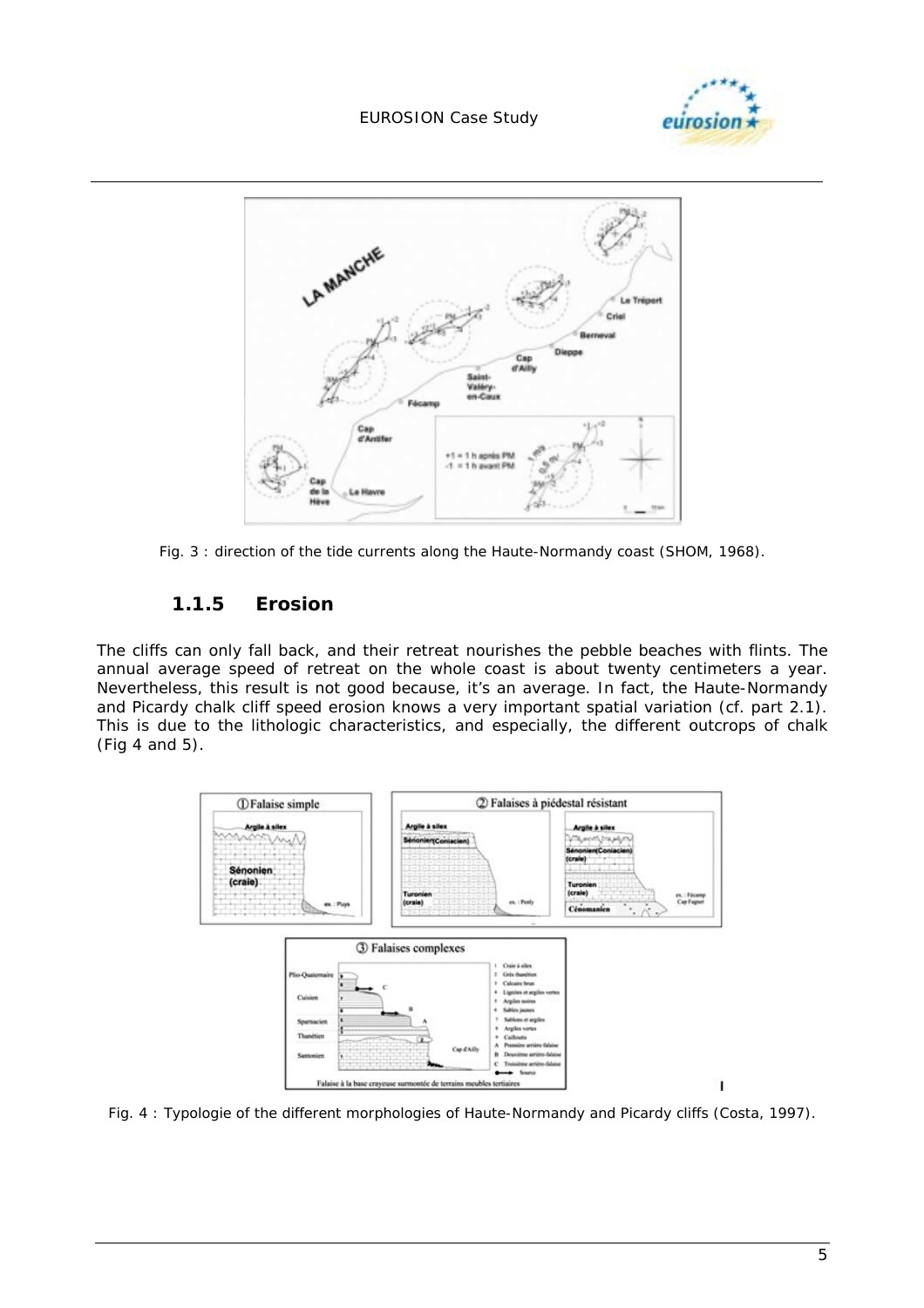



*Fig. 5 : geological section of the Haute-Normandy coast (Costa, 1997).* 

#### **Erosion Cause**

Even if this evolution of the cliff erosion is well understood, quantification of the rates and of the processes involved remains a problem. These difficulties are due to the discontinuous of the cliff erosion rhythm. The erosion is continuous, but the retreat occurs discontinuously, at various rates, according to different agents and processes (continental and marine) in time and space.

The coastal erosion management in Haute-Normandy and Picardy has been performed through construction of rigid defences in times of crisis which have a limited lifetime, a localised effect, and are often disruptive for the pebble longshore drift. An increase of the rockfall frequency appears at the immediate down of transversal sea defences (harbour jetties or major groynes), showing the impact of these obstacles on the pebble longshore drift. This sediment budget modification produces an increase of the hydrodynamic conditions which are favourable to the cliff retreat.

More, during the previous century, 50% of the total volume of pebble (3 millions m<sup>3</sup>) between Antifer and Le Tréport) has been extract. These extractions are forbidden since 1972 on the beaches. The cliff erosion is normal, but it's increased come from a natural depletion of the sedimentary budget inherited from post ice-age and even intensified by man's action (quarrying and defensive engineering).

### **1.2 Socio-economic aspects**

### **1.2.1 Population rate**

The Haute-Normandy population is 1 239 138 (INSEE, 1999). The average population rate is 145 inhabitants/km² (place 4 in France) (Fig. 6). The more important density area is near the big town (Le Havre, Rouen), along the coast, and especially on the valley (200 to 500 inhabitants/km²).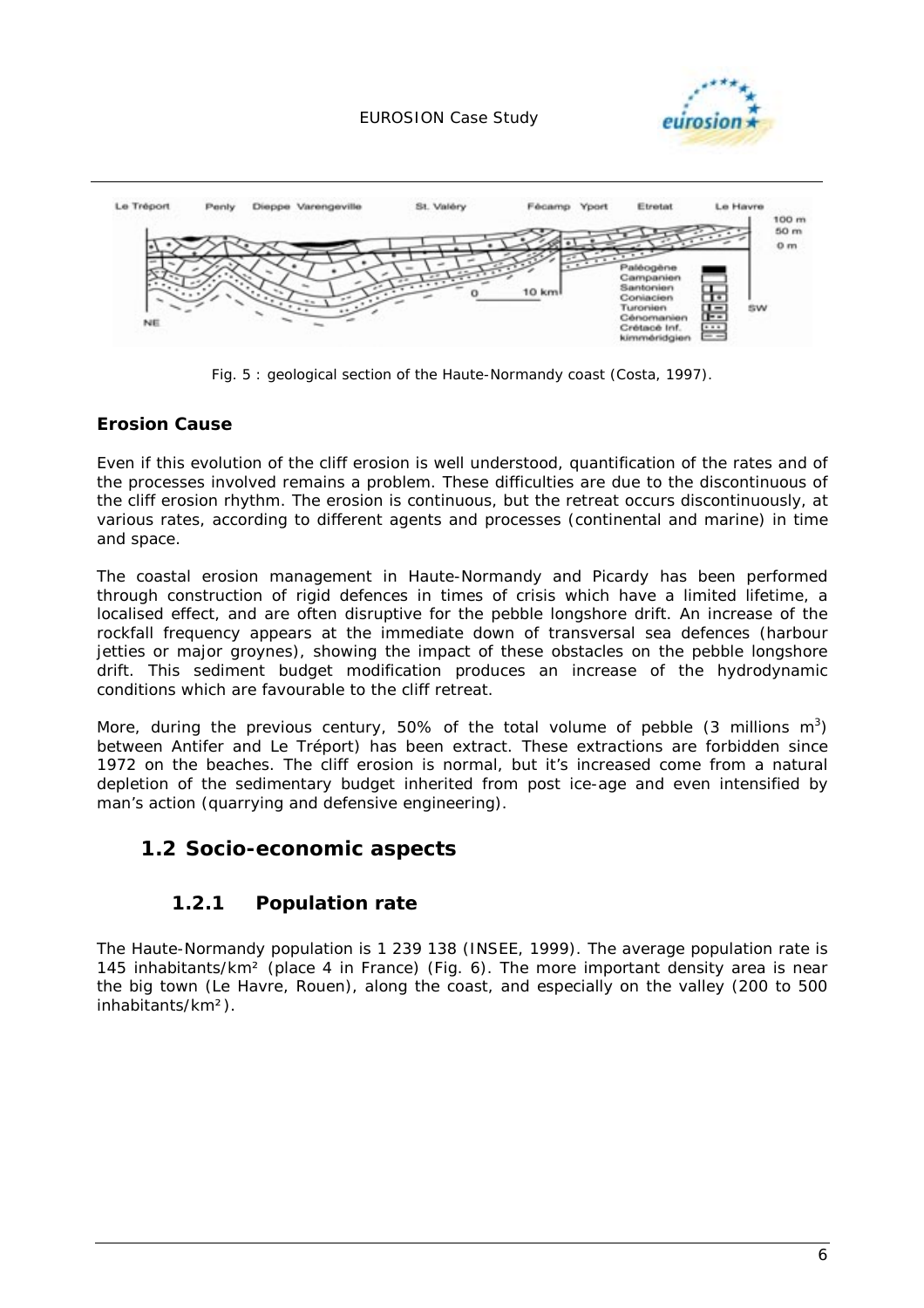



*Fig. 6 : Density population map of the Haute-Normandie (INSEE, 1999).* 

### **1.2.2 Major functions of the coastal zone**

- $\blacktriangleright$  **Tourism and recreation**: a primary indicator of the extent of tourism in the Haute-Normandy region is the number of the frequentation (night in hotel, camping ….). For 1999 this is 12 millions nights.
- > **Urbanisation (safety of people and investments)**: the safety for flooding of urban areas in Haute-Normandy is not calculated. When we are the conjunction of a Northwest storm (58 km/h) and an average high spring tide a lot of valleys know storm surge. It's in these valleys that is located all economic activities. More, exist 2 electronuclear stations along the coast (PALUEL and PENLY).

Near the coast, a large part of the Haute-Normandy plateau is employed by agriculture activity (especially, cereals and pasture).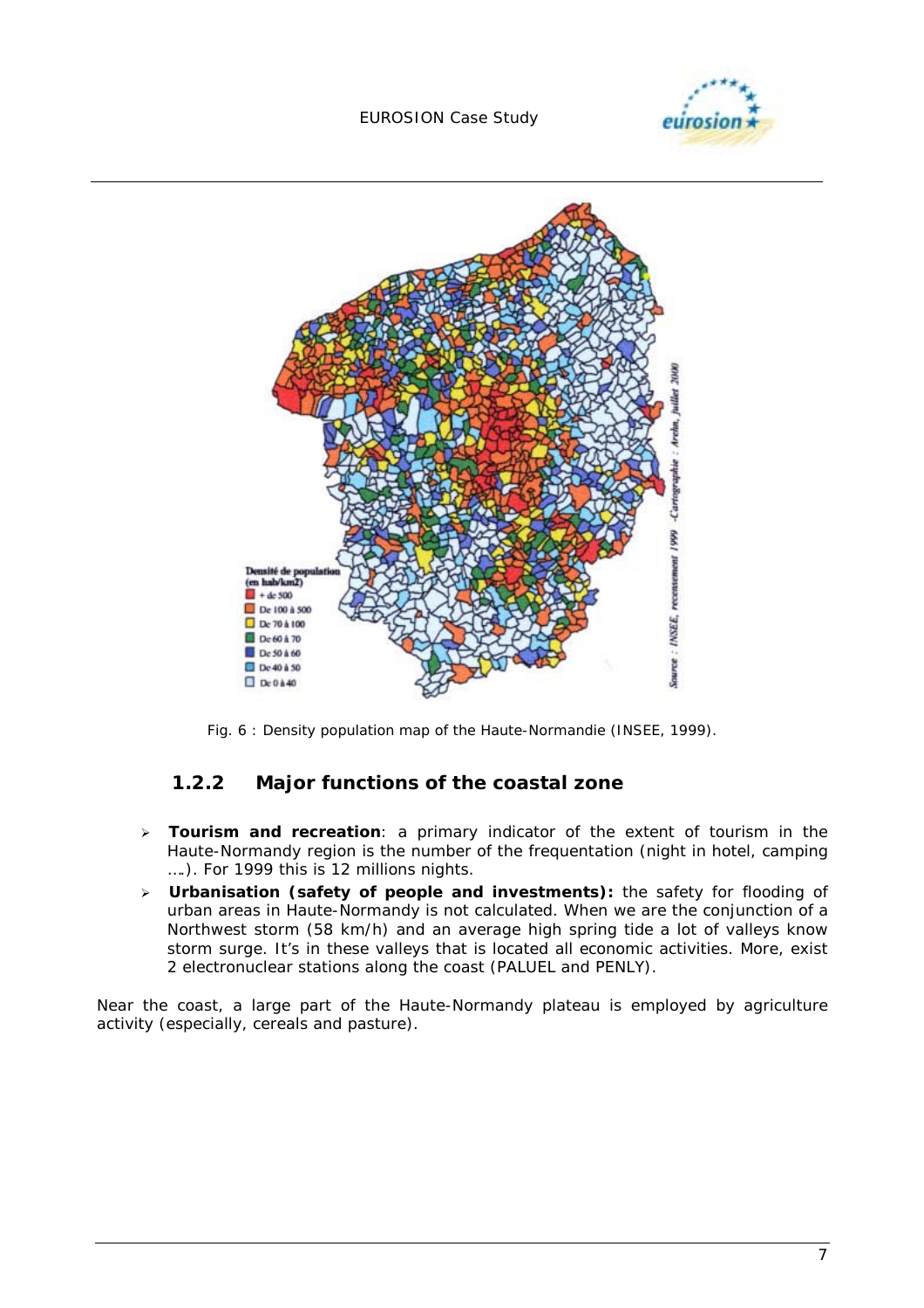



*Fig. 7: Little town on a valley(Pourville sur mer), and engineering measures (groynes and rip rap).*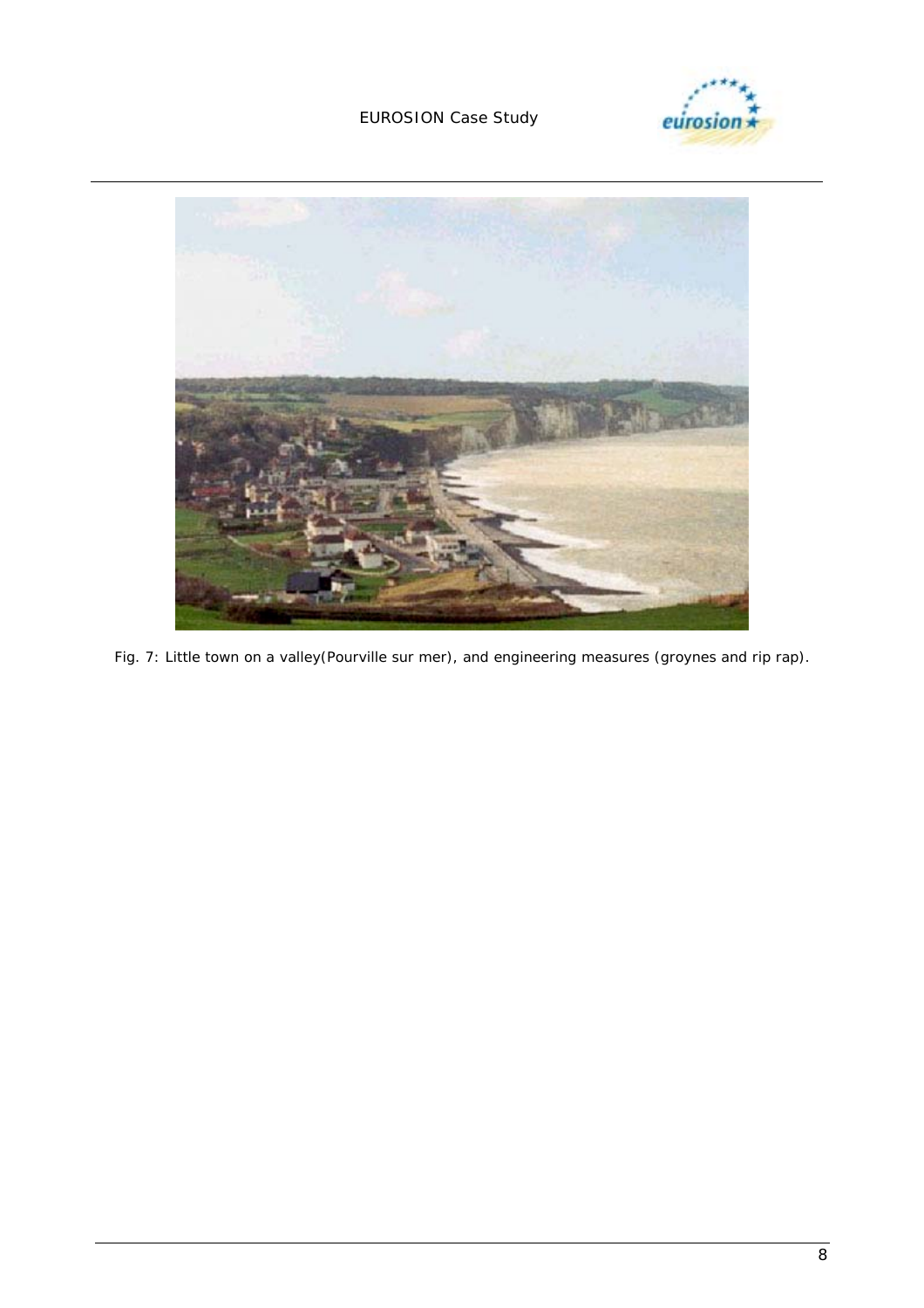

# **2. PROBLEM DESCRIPTION**

### **2.1 Description of eroding sites**

The photo-interpretation analysis of oblique aerial photography from the French National Geographic Institute between 1947 and 1990 (7 missions; National Geographic Institute) provided information on the cliff retreat, the location of rockfalls and the mean volume of rockfalls (Costa, 1997). This study shows that we can distinguish 2 sectors having a distinctive regressive evolution (Fig. 8). One of these sectors, comprising two intervals between Etretat and Saint-Valéry-en-Caux, then between Berneval and Le Tréport, is affected by a smaller retreat rate (0.14 to 0.17 m.y<sup>-1</sup>), and is characterised by rare but massive rockfalls (mean return period over 25 years ; mean retreat per event typically over 8 m). On the other hand, the area between Saint-Valéry-en-Caux and Berneval is affected by a more rapid rate of retreat of 0.20 to 0.51 m.y<sup>-1</sup>, and is characterised by more frequent but less massive rockfalls (mean return period of about 15 years ; mean retreat per event about 6 m) (Costa 1997).



Fig. 8: Spatial location of the average chalk cliff retreat rate (A), the average repeat period of cliff falls (B), and the average per fall, in relation to the cliff toe stratigraphylithologic structure (C), per area between 1947 and 1995 (Costa, 1997).

The photogrammetric analysis confirms and quantifies the observations obtained by photointerpretation (Costa, 2000). The mean retreat rate of the entire shoreline under study is about 6 m between 1966 and 1995, that is to say 0.21 m.y<sup>-1</sup> (Fig. 9). Nevertheless, this figure is somewhat meaningless because of the very high spatial variability of cliff retreat in Normandy and Picardy. The analysis of the retreat per hydro-sedimentary cell and sub-cell enables three distinctive areas to be distinguished : (i) an area of low retreat rate (0.8 to 0.13 m.y<sup>-1</sup>) between Antifer and Fécamp, (ii) an area of moderate retreat rate (about 0.19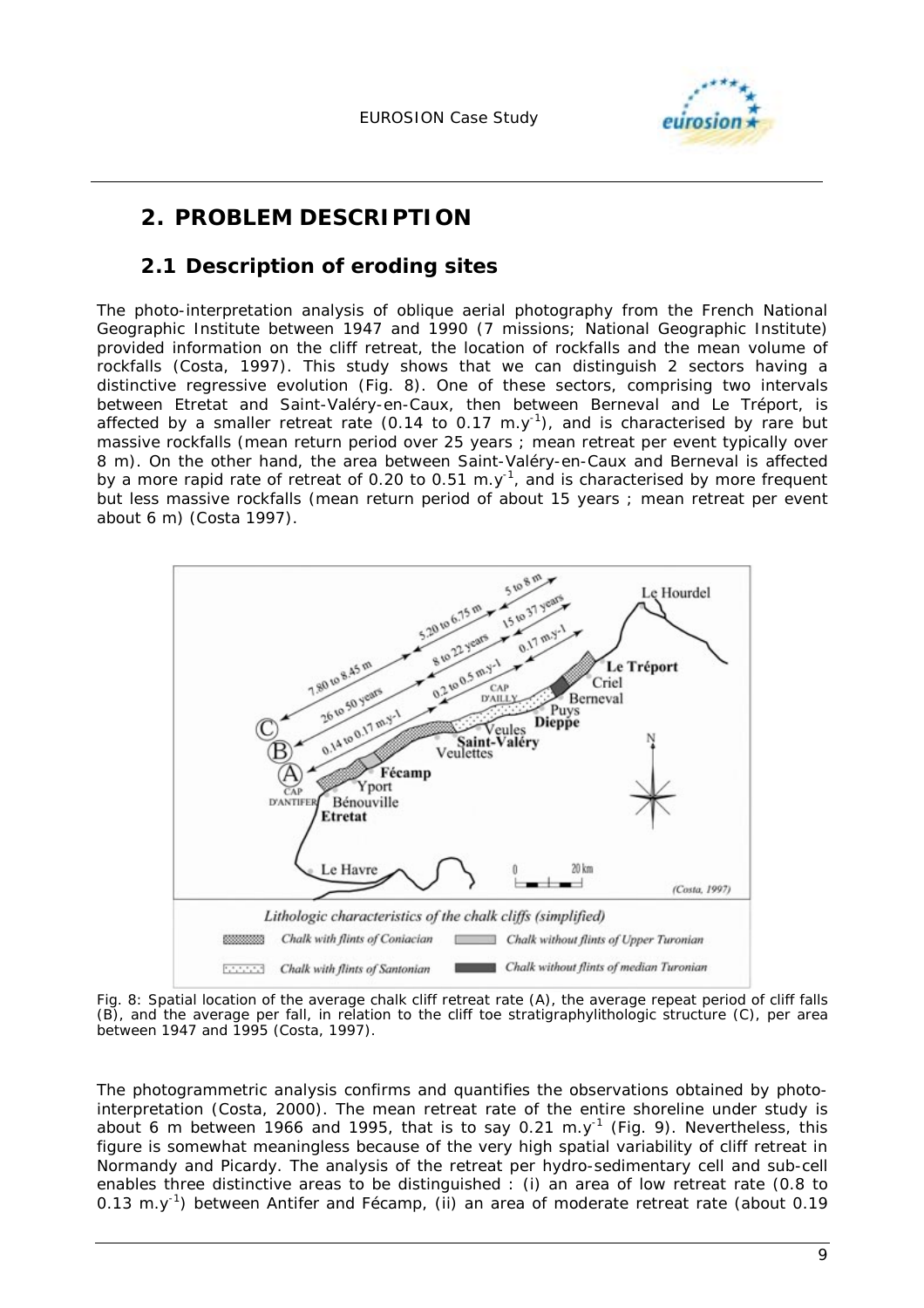

m.y<sup>-1</sup>) between Fécamp and Saint-Valéry-en-Caux, and between Dieppe and Le Tréport, (iii) an area with fast retreat (0.21 to 0.28 m.y<sup>-1</sup>) between Saint-Valéry-en-Caux and Dieppe. This division into sectors is identical to the division found through photo-interpretation.



*Fig.9: Haute-Normandy cliff erosion by hydrosedimentary cells between 1966 and 1995 (Costa, 2000 in CPIBP).* 

Nevertheless, important variations may exist within a sector. These sharp variations are linked with the influence of cliff falls or anthropogenic obstacles (harbour jetties or major groynes) that disrupt the shingle transit (from the South-West to the North-East).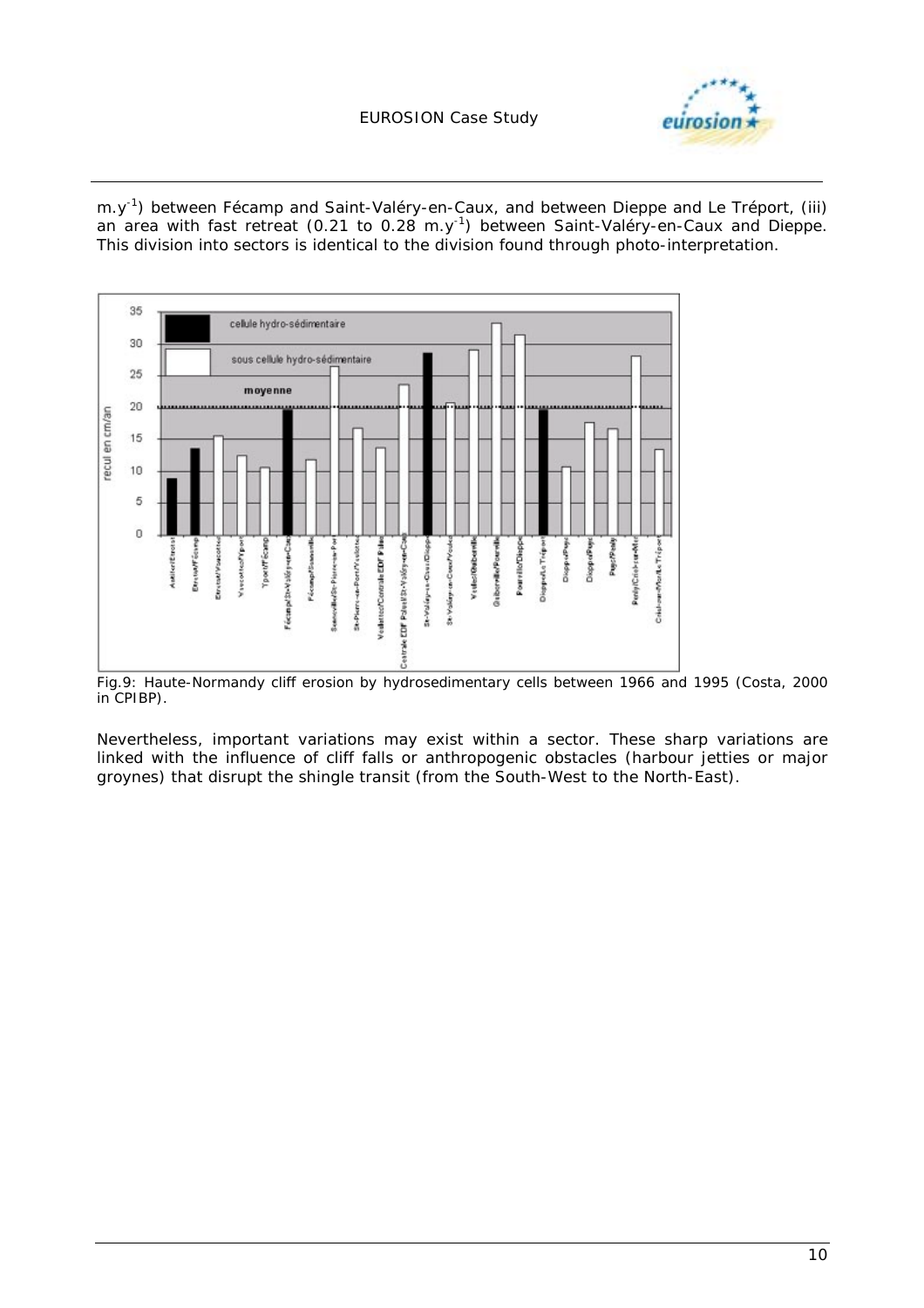

# **2.2 Impacts**

Erosion along the Haute-Normandy coast causes a higher risk for urban area put on the cliff, near the coastline. Nevertheless, only some sites are affected by erosion like Criel, Quiberville, or Saint Pierre en Port (Fig.10).



*Fig. 10: examples of coastline estimation position (for 50 and 100 years) and the houses menaced (Costa, 2000 in CPIBP).*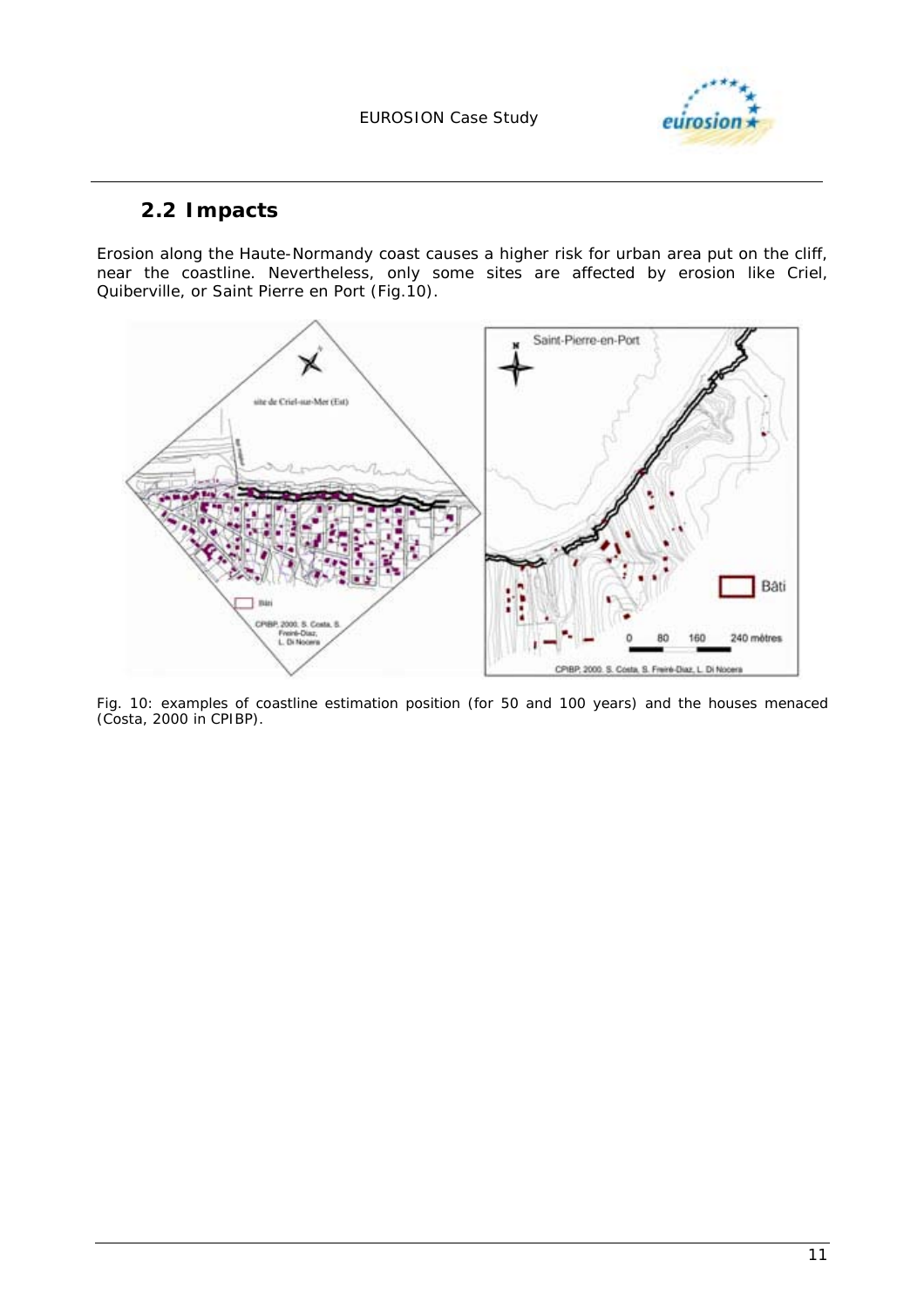

# **3. SOLUTIONS/MEASURES**

# **3.1 Policy options**

The adopted policy option is do nothing for the cliff erosion and hold the line for the pebble beaches. Nevertheless, since 1995, with the "Barnier low" it's possible to move the inhabitant menaced. The first case is Criel (Figure 11), where 7 families had been expropriated. In 2003, again 7 houses must be given up.



*Fig. 11: Site of Criel. The aim here has been to built a groyne which stopped the pebbles which were protected the foot of the cliff of the sea erosion.* 

# **3.2 Strategy**

The engineering options are both soft (nourishment of pebble beach, but it's exceptional) and hard (groynes, Figure 12a). The strategy is now to work as much as possible with natural processes.

A by pass experience of pebble flints is imagined near each Haute-Normandy harbour pears (Figure 12b).

# **3.3 Measures**

The inventory of the different engineering structures is not realised. Nevertheless, these are only on the beaches (groynes and Rip Rap)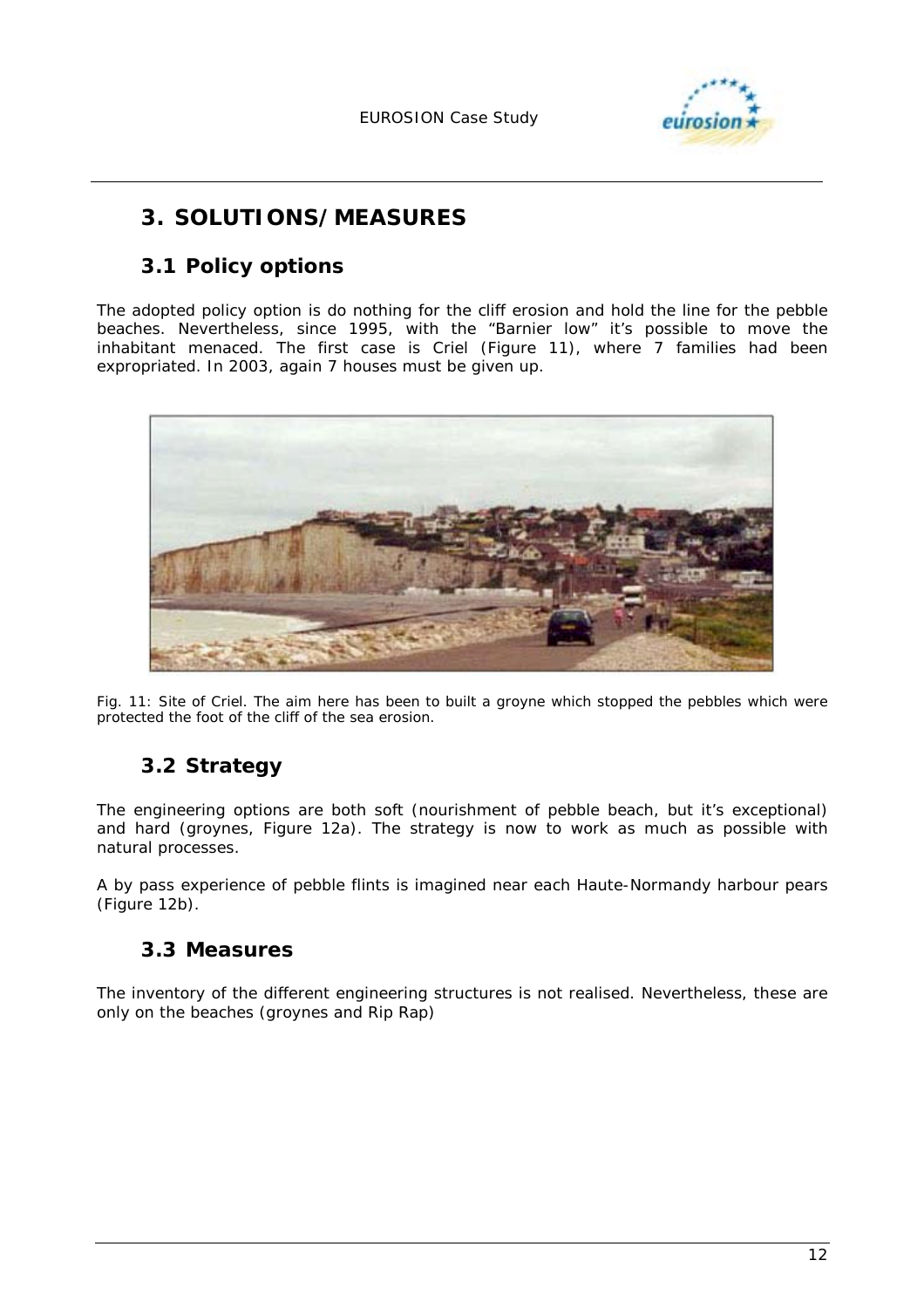



*Fig.12a & 12b: Hard protection on photo A (Pourville) and soft (B) (extraction of the pebble on the harbour and put it on the beaches (Saint-Valéry en Caux).*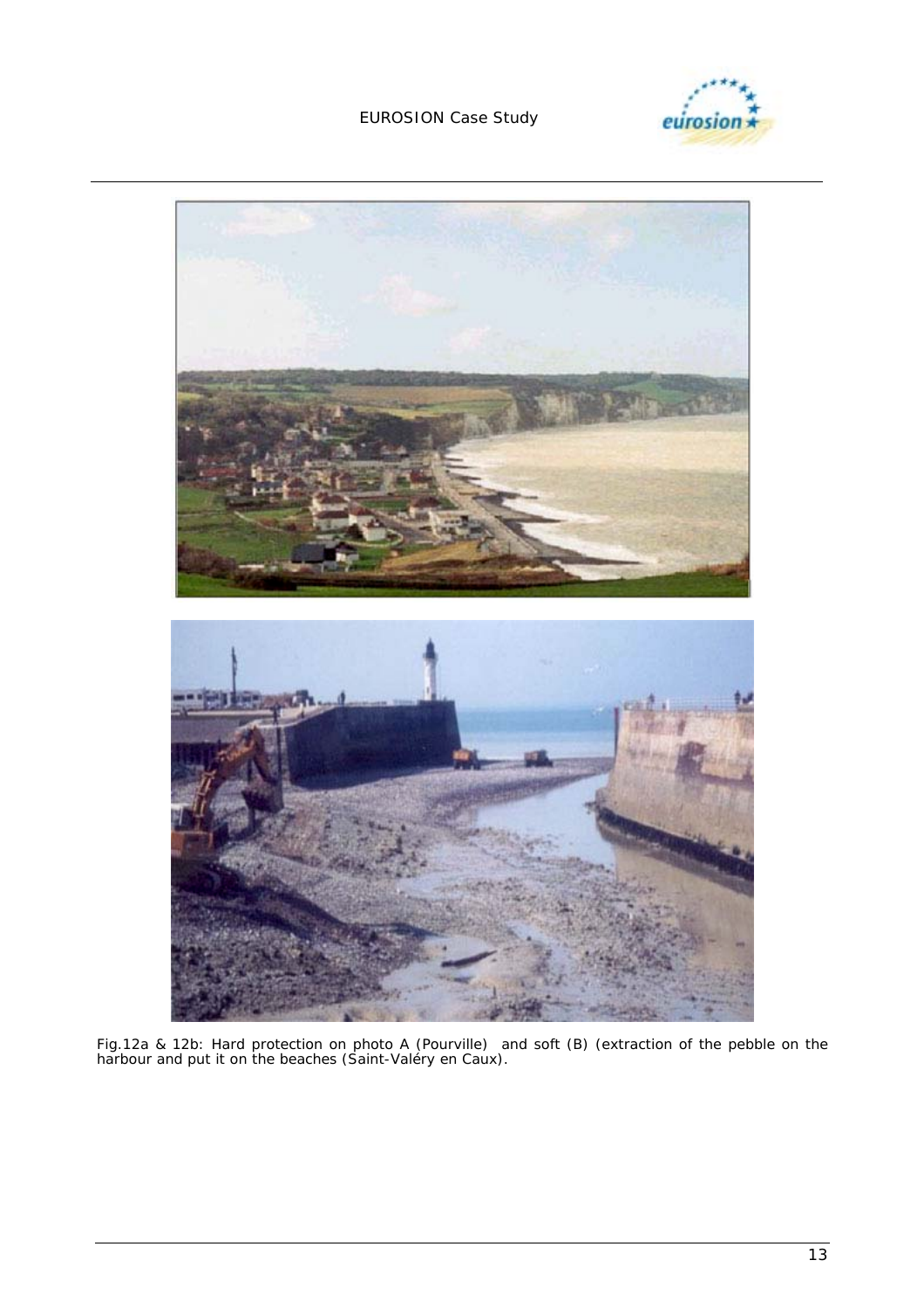



*Fig. 13: Annual costs for the Haute-Normandy coastal management (Costa, 1997).* 

The expenses for the Haute-Normandy erosion and storm surges problems are very important (Fig. 13). As shows the figure 9, the expenses are realised during or after the catastrophes. It's a post-crisis management. Nevertheless, since few years this kind of management is not really used.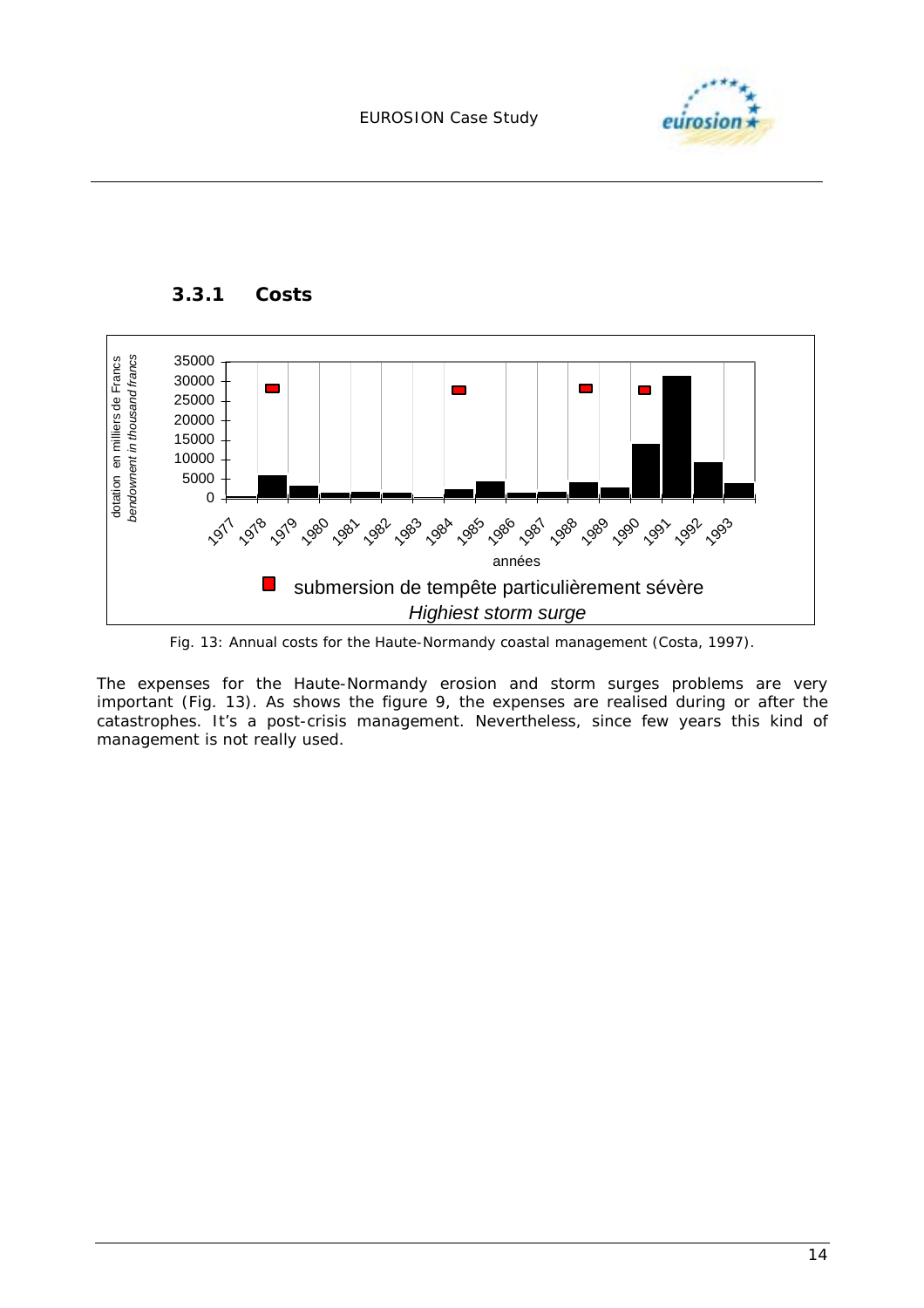

# **4. EFFECTS AND LESSONS LEARNT**

### **4.1 Effects related to erosion**

Structural erosion did not stop and it's better for the beaches which protect the urbanized valley. In fact, the chalk cliff retreats is important for the beaches sedimentary budget equilibrium. The annual production of flints (coming to the cliff erosion, Table 2) is the one contribution of the actual budget.

The Normandy and Picardy erosion coastal management, based on restrictive administrative division and not according to the scale of the natural phenomena, was summed up to a rigid and confined coastal defence policies replying to a crisis periods. Recently, this noting has incited the territorial institutions of the two districts (Haute-Normandy and Picardy) to think about a global and partenarial treatment of the coastal erosion. This was initiated within the framework of the "Contract de Plan Interrégional du Bassin Parisien (CPIBP)" and continued by an Interreg II programme: "Beach Erosion of the Rives-Manche".Becaused of the fiability, spatial and temporal representativity problems of the previous studies, the first step of this interregional co-operation was to establish a reliable and homogeneous quantification and follow method of the coastal dynamics.

| Nom des cellules                         | <b>Chalk falled</b><br>volume between<br>1966 and 1995 | cliff flint<br>content (%) |            | flint volume<br>gave by cliff<br>coast line (km) erosion between<br>1995 and 1966<br>(en m3) | Volume de galets<br>produit entre<br>1966 et 1995<br>(en m3) | Volume<br>potentiel de<br>galets produit<br>par an<br>(en m3) | Volume de<br>galets produit<br>au km linéaire<br>(en <sub>m3</sub> ) |
|------------------------------------------|--------------------------------------------------------|----------------------------|------------|----------------------------------------------------------------------------------------------|--------------------------------------------------------------|---------------------------------------------------------------|----------------------------------------------------------------------|
| Cap d'Antifer/Etretat                    | 674 941                                                | 14                         | 4 123.00   | 94 492                                                                                       | 56 695                                                       | 1955                                                          | 474                                                                  |
| Etretat/Fécamp                           | 3992919                                                | 11.2                       | 14 4 24.81 | 447 207                                                                                      | 268 324                                                      | 9 2 5 3                                                       | 641                                                                  |
| Etretat/Vaucottes                        | 2 602 448                                              | 12.2                       | 7937.10    | 317 499                                                                                      | 190 499                                                      | 6569                                                          | 828                                                                  |
| Vaucottes/Yport                          | 267 049                                                | 10.7                       | 1 293.53   | 28 574                                                                                       | 17 145                                                       | 591                                                           | 457                                                                  |
| Yport/Fécamp                             | 1 103 402                                              | 10                         | 5 194.17   | 110 340                                                                                      | 66 204                                                       | 2 2 8 3                                                       | 440                                                                  |
| Fécamp/Saint-Valéry-en-Caux              | 9 274 008                                              | 10.1                       | 27 614.89  | 936 675                                                                                      | 562 005                                                      | 19 379                                                        | 702                                                                  |
| Fécamp/Senneville-sur-Fécamp             | 890 435                                                | 9.4                        | 3 3 2 2.76 | 83701                                                                                        | 50 221                                                       | 1732                                                          | 521                                                                  |
| Senneville-sur-Fécamp/St-Pierre-en-Port  | 4 174 969                                              | 8.7                        | 6970.03    | 363 222                                                                                      | 217 933                                                      | 7515                                                          | 1078                                                                 |
| Saint-Pierre-en-Port/Veulettes-sur-Mer   | 2868060                                                | 9                          | 8831.27    | 258 125                                                                                      | 154 875                                                      | 5 3 4 1                                                       | 605                                                                  |
| Veulettes-sur-Mer/Centrale EDF de Paluel | 680 547                                                | 10.5                       | 2867.79    | 71 457                                                                                       | 42 874                                                       | 1478                                                          | 516                                                                  |
| Centrale EDF de Paluel/St-Valéry-en-Caux | 2 922 691                                              | 10.9                       | 5 623.03   | 318 573                                                                                      | 191 144                                                      | 6591                                                          | 1172                                                                 |
| Saint-Valéry-en-Caux/Dieppe              | 10 743 201                                             | 9.2                        | 28 060.18  | 988 374                                                                                      | 593 025                                                      | 20 449                                                        | 729                                                                  |
| Saint-Valéry-en-Caux/Veules-les-Roses    | 2 337 869                                              | 11.6                       | 6696.49    | 271 193                                                                                      | 162716                                                       | 5611                                                          | 838                                                                  |
| Veules-les-Roses/Quiberville             | 3 4 29 9 19                                            | 8.8                        | 9 144.37   | 301 833                                                                                      | 181 100                                                      | 6 2 4 5                                                       | 683                                                                  |
| Quiberville/Pourville                    | 3 346 063                                              | 8                          | 8 4 5 0.36 | 267 685                                                                                      | 160 611                                                      | 5538                                                          | 655                                                                  |
| Pourville/Dieppe                         | 2 2 4 2 3 8 7                                          | 8.3                        | 3768.96    | 186 118                                                                                      | 111 671                                                      | 3851                                                          | 1022                                                                 |
| Dieppe/Le Tréport                        | 9470987                                                | 6.1                        | 24 046.19  | 577 730                                                                                      | 346 638                                                      | 11 953                                                        | 497                                                                  |
| Dieppe/Puys                              | 284 387                                                |                            | 2627.90    |                                                                                              |                                                              |                                                               | $\Omega$                                                             |
| Dieppe/Puys                              | 242 972                                                | 8.6                        | 1 361.19   | 20 896                                                                                       | 12537                                                        | 432                                                           | 318                                                                  |
| Puys/Penly                               | 3 361 818                                              | 6.2                        | 9592.24    | 208 433                                                                                      | 125 060                                                      | 4312                                                          | 450                                                                  |
| Penly/Criel-sur-Mer                      | 4 829 854                                              | 5                          | 7662.82    | 241 493                                                                                      | 144 896                                                      | 4 9 9 6                                                       | 652                                                                  |
| Criel-sur-Mer/Le Tréport                 | 1 375 652                                              | 5.2                        | 5429.94    | 71 534                                                                                       | 42 920                                                       | 1480                                                          | 273                                                                  |
|                                          |                                                        |                            |            |                                                                                              |                                                              |                                                               |                                                                      |
| Antifer/Le Tréport                       | 34 156 055                                             |                            | 98 269     | 3 044 478                                                                                    | 1826687                                                      | 62 989                                                        | 716                                                                  |

*Table 2 : Annual production of pebble flints coming of the chalk cliff erosion (Costa & Delahaye, in BERM, 2002).*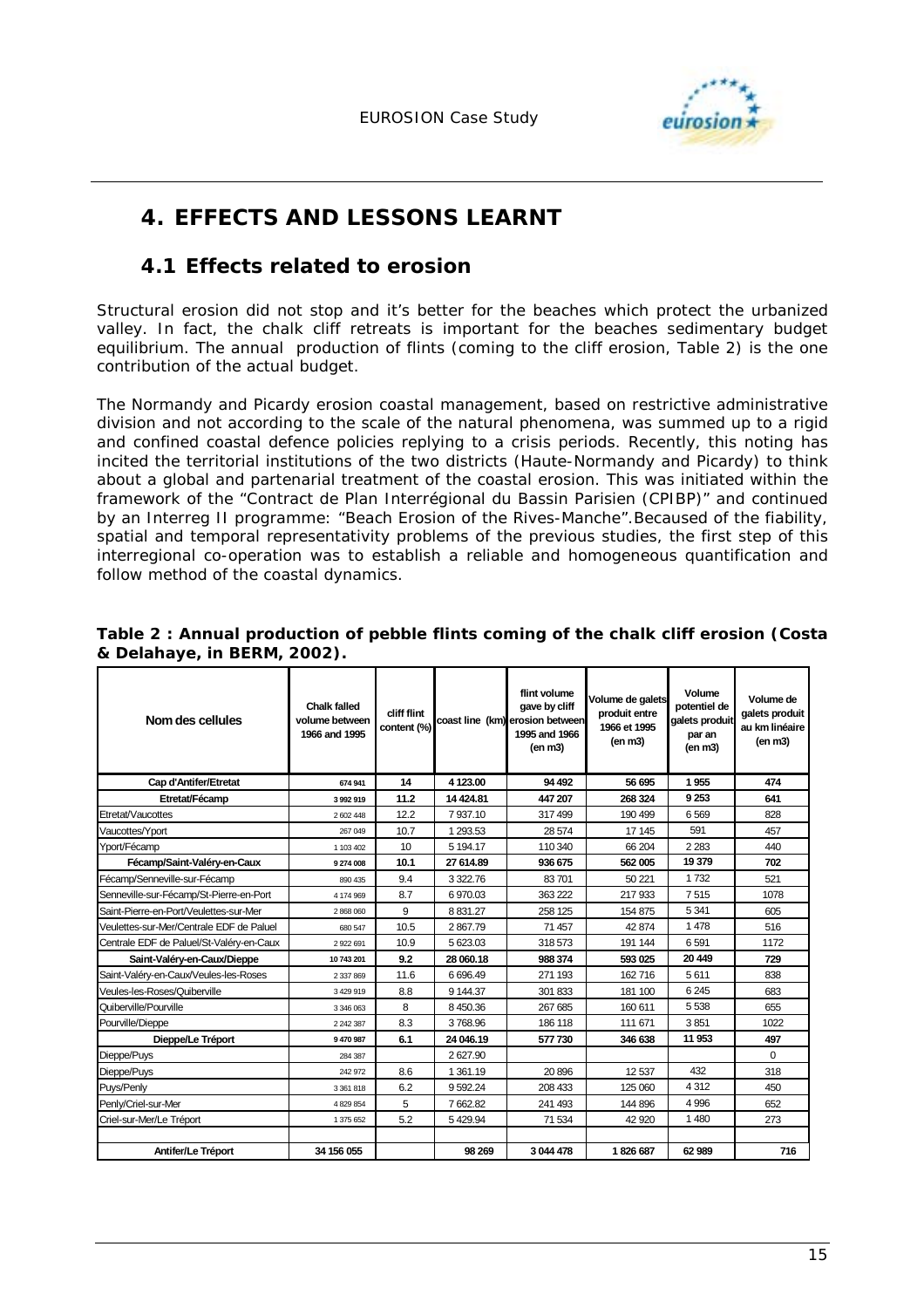

The technique we chose is the photogrammetric analysis by numeric means by vertical aerial views of the National Geographic Institute (analysis between 1966 and 1995). This technique gives accurate planimetric and altimetric values (± 0,40 m) which establish a reference level, a zero point of the coastline position and of the pebbles volumes along the cliffs between Antifer and the baie de Somme. The renewal of this technique or the comparison of these results to the previous data, produced surimposable information layers, giving a geographic information bank This bank allows a diachronic study of the coastal dynamics and forms a tool helping decision for the interregional coastal management.

The second step of this cooperation is the establishment of an interregional coastal observatory which must concentrate the past and actual information and will propose the future cooperation management.

The lesson learnt is that structural erosion cannot be stopped with hard constructions (impact of the groynes and harbour jetties modified the pebbles longshore drift and increased, locally, the cliff retreat.). In this situation, where there is only few houses, the politics are understood that the solution is the expropriation (7 houses in Criel sur mer).

# **4.2 Effects in neigbouring countries**

this new management (cooperation at the scale of the natural phenomenon) will allow to limited the modification of the spatial pebbles repartition. More it's imagined to use "by pass" technical after each harbour jetty? This will reduce conflicts between townships, counties, or district.

# **4.3 Conclusions**

- $\triangleright$  Nourishments will be a solution for reduce the sedimentary crisis of the pebble beaches. Nevertheless, this solution is again a project.
- > Constructions have stopped local erosion of the coastline, but constructions always need maintenance, and modify locally the dynamics.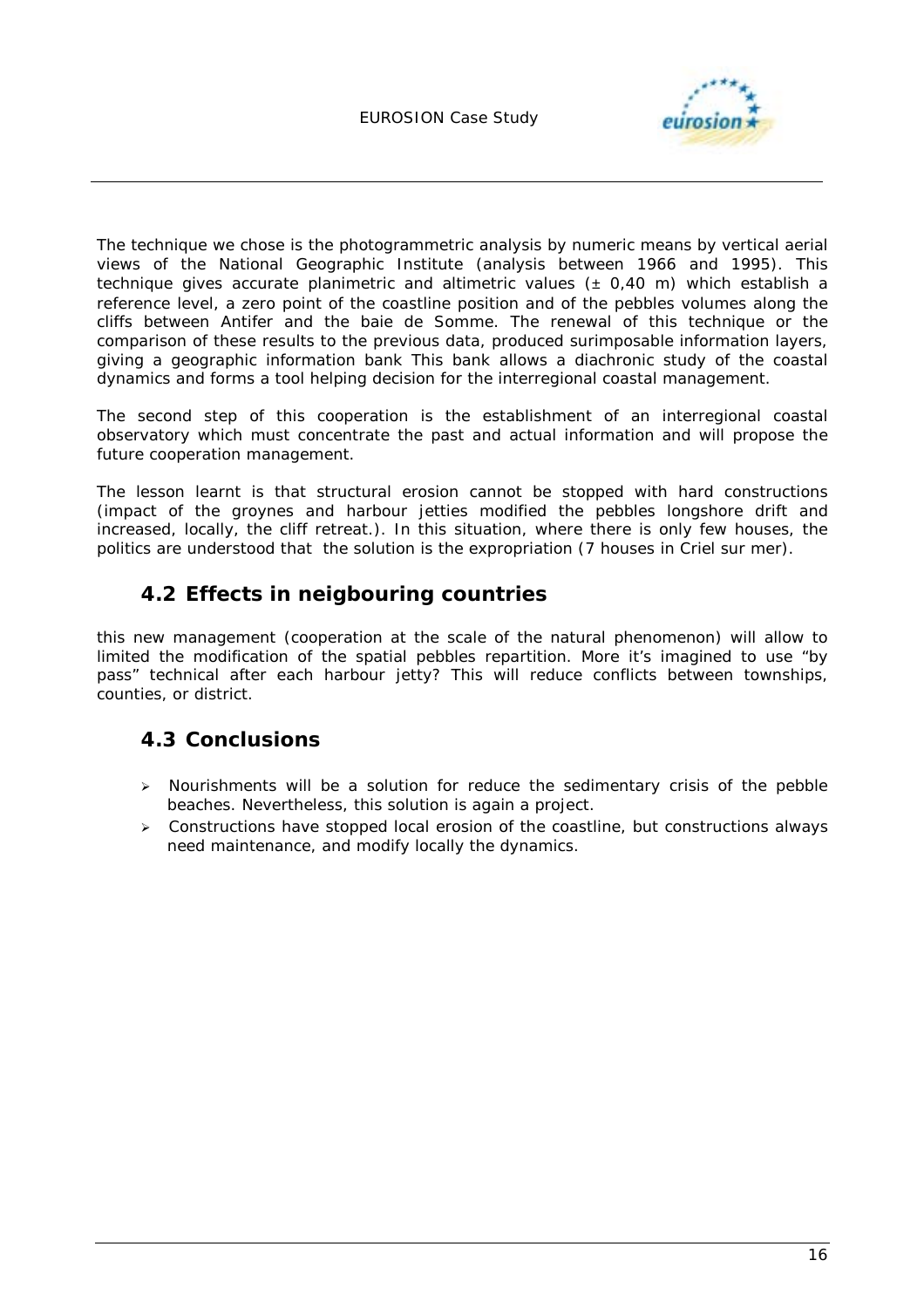

# **5. REFERENCES**

**Allen, H. ; Delannoy, B. (1990).** *Mesure de houle en différents sites du littoral français*. Rapport EDF-LNH HE-45/88.03.532, p., 388 pl.

**Bignot, G. (1962).** *Etude sédimentologique et micropaléontologique de l'Eocène du Cap d'Ailly (près de Dieppe-Seine-Maritime)*. Thèse 3ième cycle, Faculté des. Sciences., Paris.

**Bignot, G. (1983).** *Le gisement paléogène de Criel-sur-Mer (76- Haute-Normandie).* Bulletin d'Information des Géologues du Bassin de Paris, Vol. 20, n°2, 25-33. Bromley & Ekdale 1986 ;

**Costa, S. (1997).** *Dynamique littorale et risques naturels : L'impact des aménagements, des variations du niveau marin et des modifications climatiques entre la Baie de Seine et la Baie de Somme.* Thèse de doctorat, Université de Paris I.

**Costa, S. (2000)** (in CPIBP). *Réactualisation des connaissances et mise en place d'une méthode de suivi de la dynamique du littoral haut-normand et picard . Rapport final.* Préfecture de Picardie. Contrat de Plan Interrégional du Bassin de Paris (CPIBP). 103 p.

**Costa, S.; Delahaye, D. (2002).** *Beach Erosion of the Rives Manche. (Pérennité des plages de galets de l'Espace Rives-Manche-BERM)*. Programme Européen de Recherche Interreg II. Rapport Final. DIREN Haute-Normandie. 90 p.

**Institut National des Statistiques et des Etudes Economiques (INSEE) (1999).** *Recensement de la population de 1999. in* Agence Régional de l'Environnement de Haute Normandie, 2002.

**Juignet, P. (1974).** *La transgression crétacée sur la bordure orientale du Massif armoricain.* Thèse de Doctorat, Université de Caen.

**Juignet, P. ; Breton, G. (1994).** *Stratigraphie, rythmes sédimentaires et eustatisme dans*  les craies turoniennes de la région de Fécamp (Seine-Maritime, France). Expression et *signification des rythmes de la craie.* Bulletin trimestriel de la Société Géologique de Normandie et Amis du Muséum du Havre. 81, 2, 55-81.

**Kennedy, W.J.; Juignet, P. (1974).** *Carbonate banks and slump beds in the Upper Cretaceous (Upper Turonian-Santonian) of Haute-Normandy, France*. Sedimentology, 21, 1- 42.

**Laignel, B. (1997).** *Les altérites à silex de l'ouest du Bassin de Paris: caractérisation lithologique, genèse et utilisation potentielle comme granulat.* Thèse, Université de Rouen, Edition BRGM, 264, Orléans.

**Mortimore, R. N.; Pomerol, B. (1987).** *Correlation of the Upper Cretaceous (Upper Cenomanian to Campanian) white chalk in the Anglo-Paris Basin.* Proceedings of the Geologist's Association, 98, 97-143.

**Mortimore, R. N. ; Pomerol, B. (1990).** *Les silex du Turonien : niveaux repères et corrélation de part et d'autre de la Manche*. In Colloque International sur le silex, Cahiers du Quaternaire, Edition du CNRS, Bordeaux, 17, 85-94.